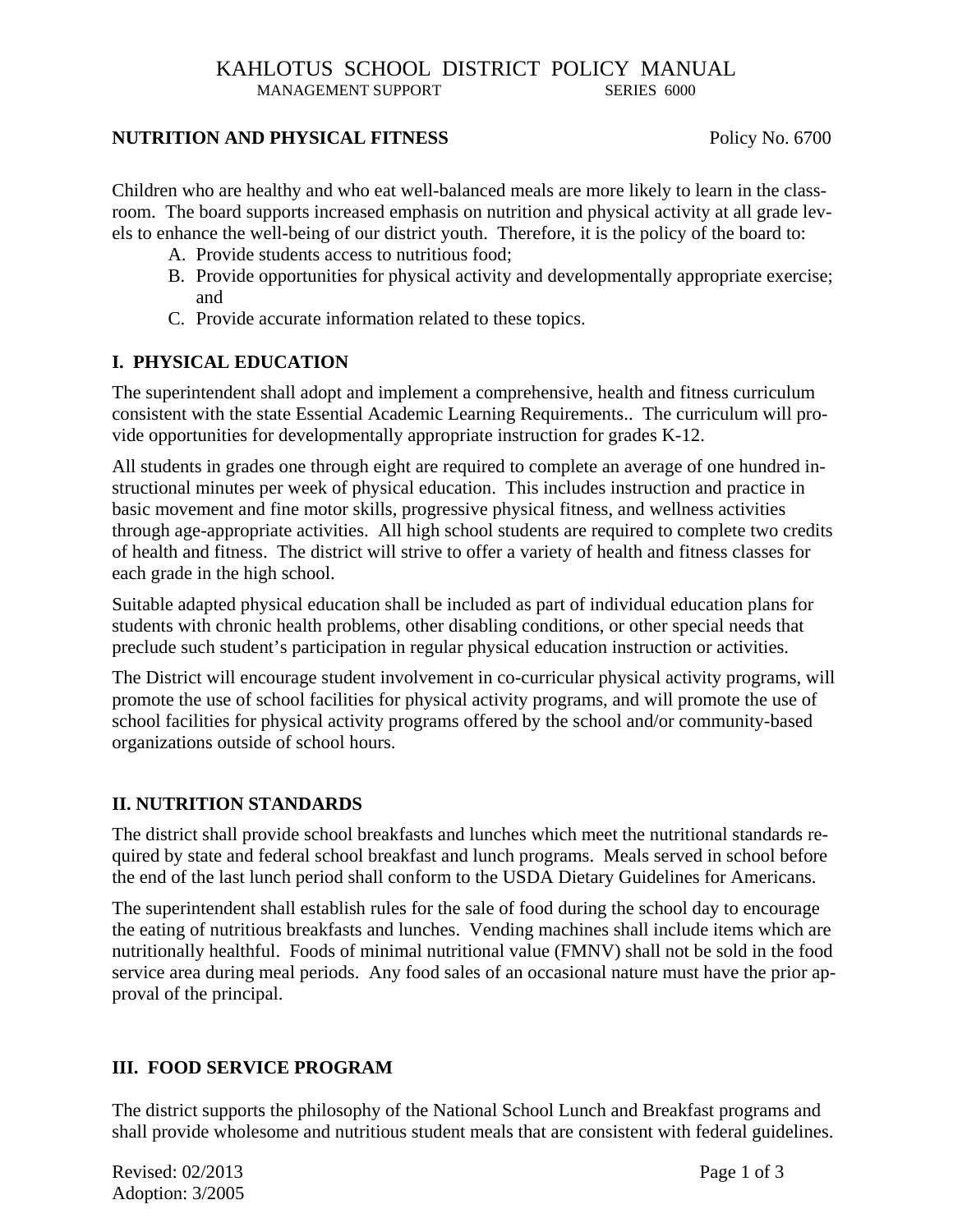The food services program shall not accept donations of food other than as provided in this policy without the approval of the superintendent. The superintendent shall establish inspection and handling procedures for donated food and determine that the provision of all state and local laws have been met before selling the food as part of the school lunch menu.

#### Free And Reduced-Price Food Services

The district shall provide free and reduced-price breakfasts, lunches and milk to students according to the terms of the National School Lunch and Breakfast programs and the laws and rules of the state.

The district shall inform parents of the eligibility standards for free or reduced price meals. Reasonable efforts shall be made to protect the identity of students receiving such meals.

A parent has the right to appeal any decision with respect to his/her application for free or reduced price food services to the food service director or designee.

The district may provide free, nutritious meals to all children on test days, including students who do not qualify for free or reduced priced federal school meal benefits; however, the district is responsible for the cost of providing meals to students who are ineligible for free and reduced priced meals.

The board of directors may establish a program whereby school meals may be provided to anyone other than students of the district at the greatest price charged any student plus an amount representing the portion of the lunch cost paid for from local, state and federal assistance (cash and food).

#### Surplus Commodities

The district shall use food commodities made available under the Federal Food Commodity Program for school menus.

#### **IV. ASSESSMENT**

The superintendent shall ensure that regular monitoring and evaluation is done on the nutrition, physical activity and student wellness programs, to determine program effectiveness and to assure that district policy is being followed.

## **V. ADVISORY COMMITTEE**

The District shall organize an advisory committee to assist in the review and development of the district nutrition, physical fitness and student wellness policy. The committee should include district staff, administration, students, board members, parents and related health professionals and community groups

#### **Cross References:**

| Board Policy 2100 | <b>Instructional Program Offerings</b> |
|-------------------|----------------------------------------|
| Board Policy 4260 | Use of School Facilities               |

Legal References:

|  | RCW 28A.230.040 Physical Education-Grades 1-8 |
|--|-----------------------------------------------|
|  | 28A.230.050 Physical Education in High School |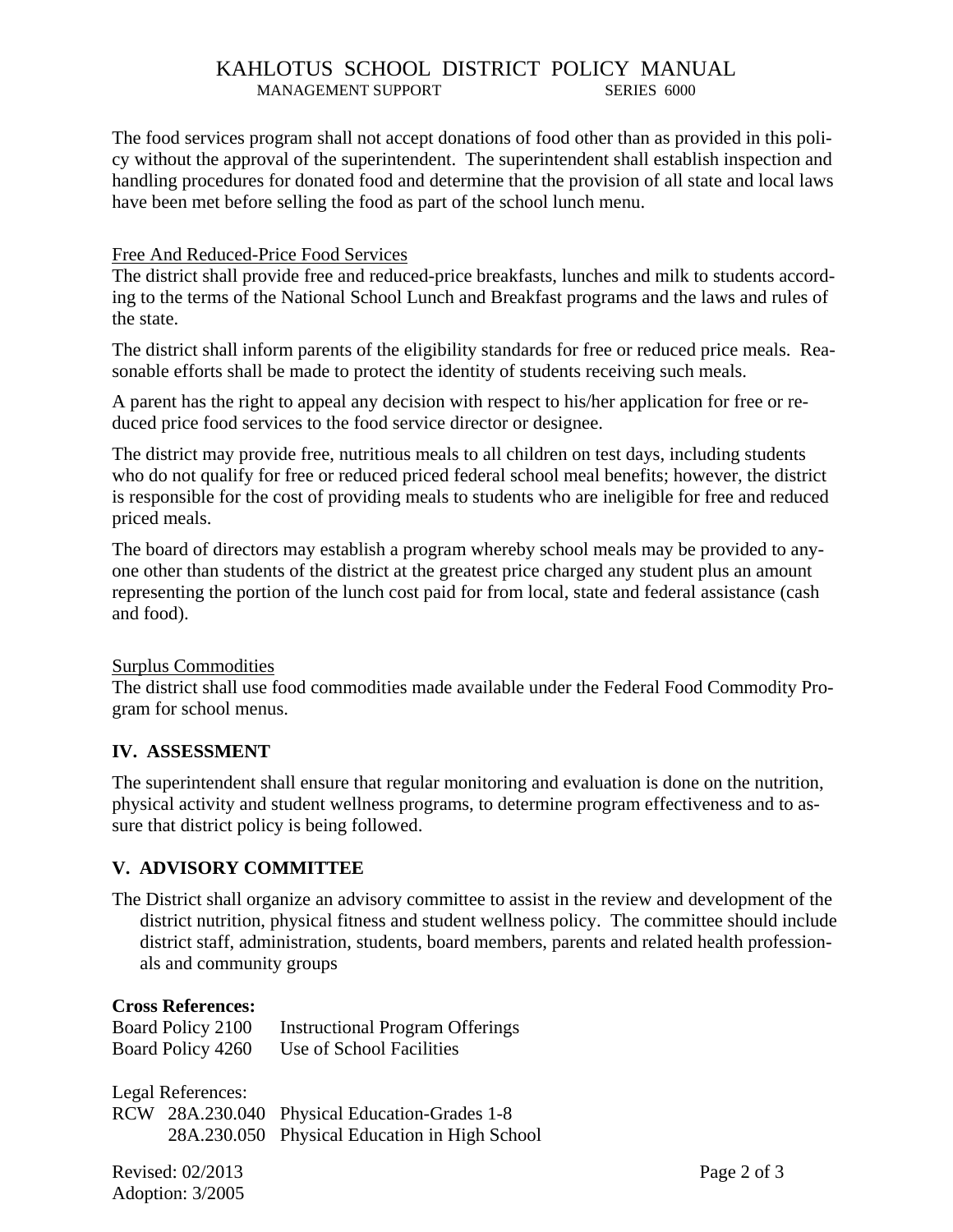| 28A.235     | Surplus of Donated Food Commodities for School Hot Lunch |
|-------------|----------------------------------------------------------|
|             | Programs                                                 |
|             | 28A.235.120 Lunchrooms-Establishment and operation       |
| 28A.235.130 | Milk for children at school expense                      |
| 28A.623.020 | Nonprofit meal program for elderly                       |
| 69.04       | Food Drugs, Cosmetics, and Poisons                       |
| 69.06.010   | Food service worker permit                               |
| 69.06.020   | Permit exclusive and valid throughout state              |
| 69.06.030   | Diseased persons                                         |
| 69.06.050   | Permit to be secured                                     |
| 69.06.070   | Limited duty permit                                      |
|             |                                                          |

WAC 180-50-135 Physical Education-Grade school and high school requirement WAC 180-51-085 Physical Education Requirement-Excuse 7 CFR, Parts 210 and 220 7 CFR, Part 245.5

Management Resources:

 Policy News, December 2004 Nutrition and Physical Fitness Update Policy News, February 2005 Nutrition and Physical Fitness Update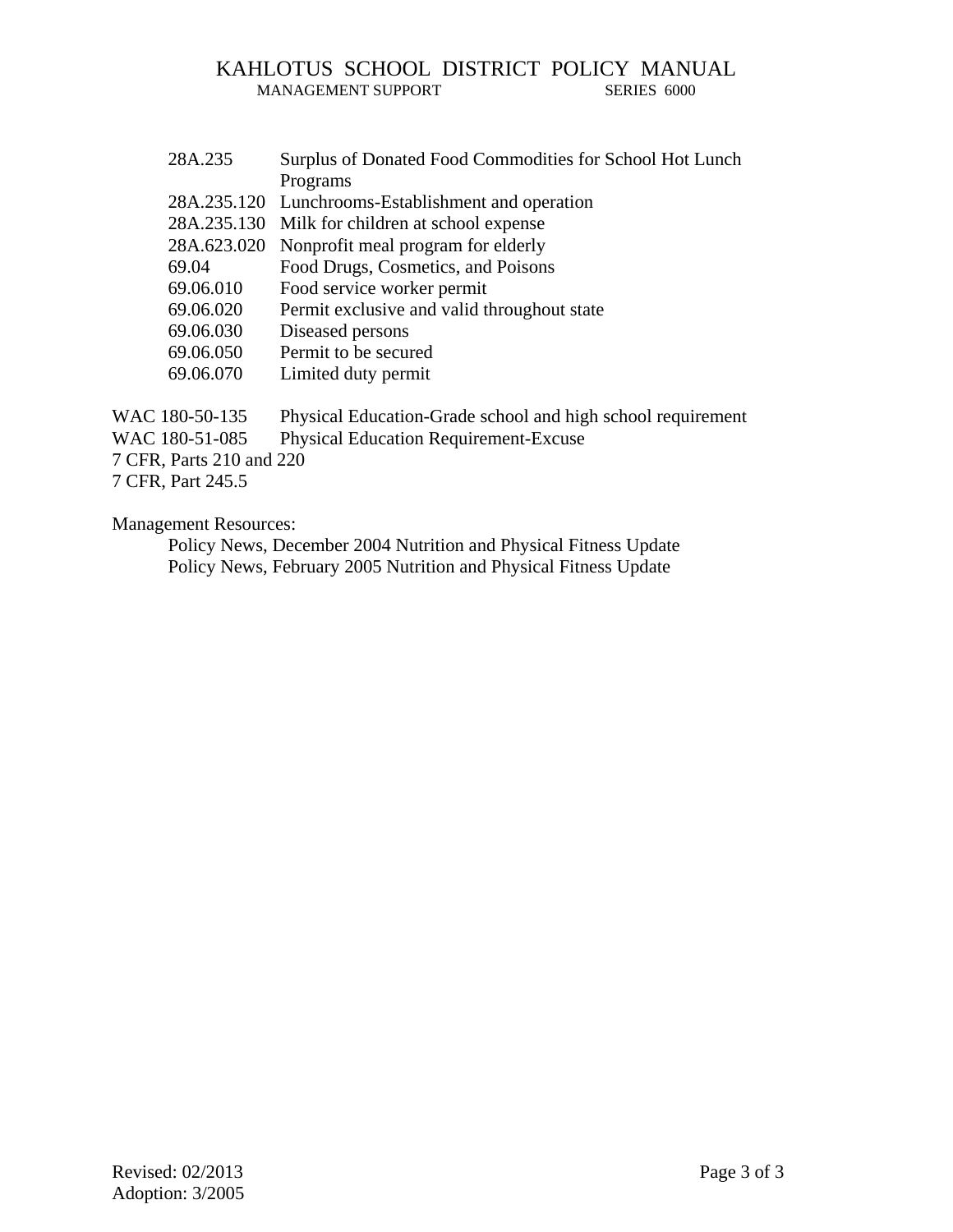#### **NUTRITION AND PHYSICAL FITNESS** Procedure No. 6700P

#### **Nutritional Content and Food Service Operations**

The following guidelines will be in effect:

- A. Only food or beverages that meet the minimal nutritional values, as defined by the Food and Nutrition Service of the U.S. Department of Agriculture may be sold or served in the school until 30 minutes after the last lunch period. Such a provision specifically precludes the sale of carbonated beverages, water-ices unless made with fruit juice, licorice, marshmallow candies, chewing gum, candies, fondant, spun candy and candy-coated popcorn;
- B. Foods that meet the minimum nutrition values include, but are not limited to, corn chips, beef jerky, popcorn, fruit, cheese & crackers, 100% fruit juices, peanuts, sunflower seeds, granola bars, low fat yogurt, pretzels, trail mix, lowfat and nonfat milk;
- C. Foods sold or served in school should assist students to comply with the dietary guidelines for Americans, by providing a variety of grains, fruits, vegetables, and foods low in saturated fat, trans fat, cholesterol, sugars and salt;
- D. Apple or other fresh fruit machines are acceptable at all times;
- E. Food that is sold must meet the health department's standards in regard to storage, preparation and serving;
- F. Students and staff will have access to safe, fresh drinking water throughout the school day. Fluoridated or bottled water should be made available for purchase by staff and students; and
- G. School staff should encourage non-food alternatives as student rewards.

#### **School Cafeterias**

- A. Any student may eat in the school cafeteria or other designated place;
- B. Meal prices will be established by the superintendent and food service supervisor, with approval of the board, at the beginning of each year;
- C. Healthy option foods should be competitively priced; and
- D. Meal prices will be conspicuously posted in each cafeteria or designated meal area.

#### **Nutrition Education**

Nutrition education at all levels of the district's integrated curriculum should include, but not be limited to, the following essential components designed to help students learn:

A. Age-appropriate nutritional knowledge, including understanding the relationship of nutrition and food nutrients to physical performance and body composition; recognizing patterns of growth and development; understanding the concept of control and prevention of disease; acquiring skills to live safely and reduce health risks; understanding how environmental factors affect health; learn the benefits of healthy eating; understand essential nutrients; learn about nutritional deficiencies; understand the principles of healthy weight management; understand the use and misuse of dietary supplements; learn safe food preparation, handling, and storage; and appreciate cultural diversity related to food and eating;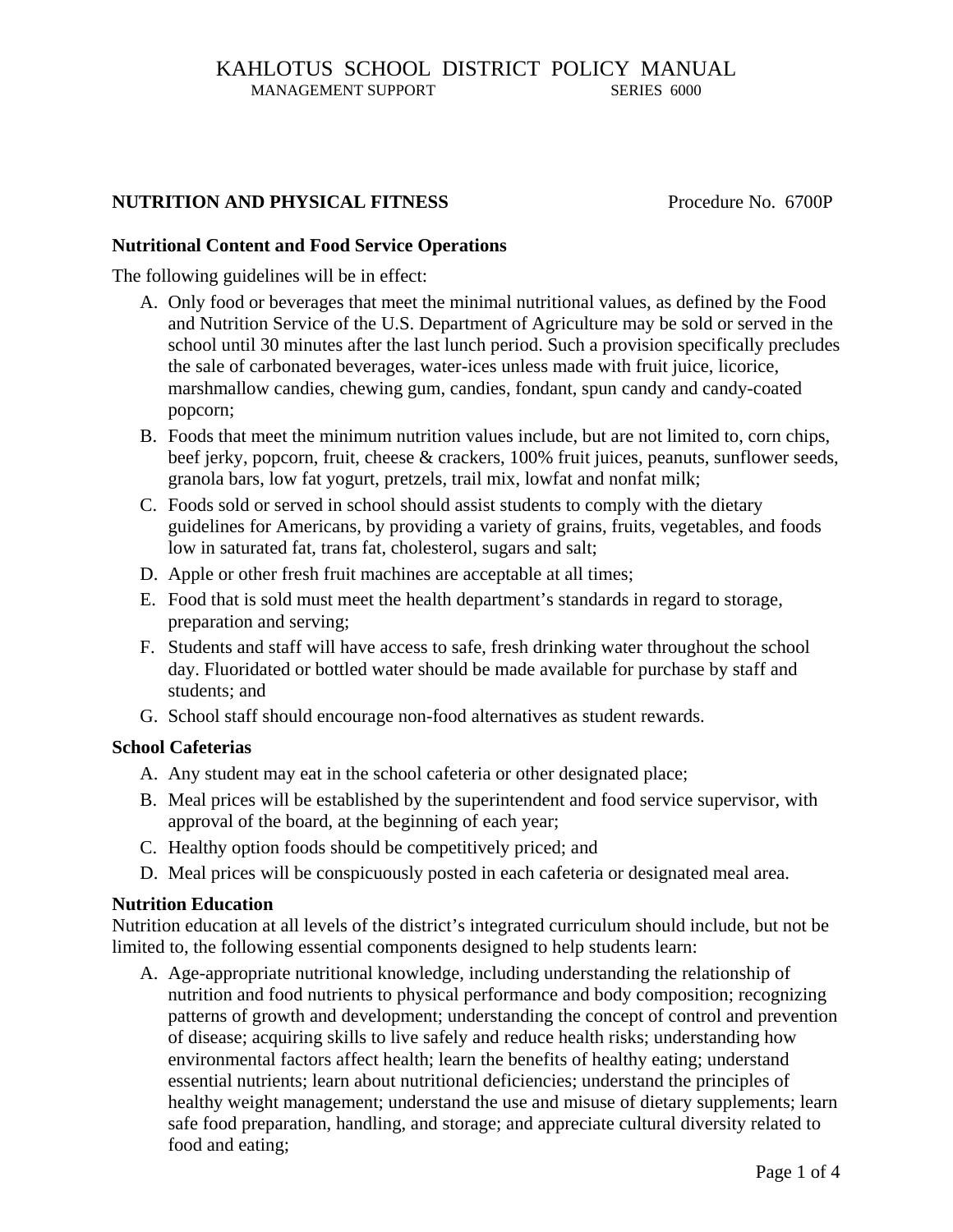- B. Age-appropriate nutrition-related skills, including gathering and analyzing health information; using social skills to promote health and safety; understand how emotions influence decision making; analyze health and safety information and develop a health and fitness plan and a monitoring system, to plan and prepare a healthy meal, understand and use food labels, and to critically evaluate nutrition information, misinformation, and commercial food and advertising; and
- C. How to assess one's personal eating habits, set goals for improvement, and achieve those goals.

#### **Nutrition and Food Services Operation**

In order to support the school's nutrition and food services operation as an essential partner in the educational mission of the district and its role in the district's comprehensive nutrition program, the superintendent is responsible for:

- A. Encouraging all students to participate in the school's child nutrition meal program;
- B. Providing varied and nutritious food choices consistent with the applicable federal government Dietary Guidelines for Americans; and
- C. Providing adequate time and space to eat meals in a pleasant and safe environment. Schools will ensure that:
	- 1. Seating is not overcrowded;
	- 2. Rules for safe behavior are consistently enforced;
	- 3. Appropriate supervision is provided; and
	- 4. For recess held in conjunction with the lunch period, recess should be scheduled prior to the lunch period for elementary students.

#### **Staff Development**

Ongoing in-service and professional development training opportunities for staff in the area of food nutrition will be encouraged.

#### **Family and Community Involvement**

In order to promote family and community involvement in supporting and reinforcing nutrition education in the schools, the school principal is responsible for ensuring:

- A. Nutrition education materials and meal menus are made available to parents;
- B. Parents are encouraged to promote their child's participation in the school meals program. If their children do not participate in the school meal program, parents should provide their children with healthy snacks/meals;
- C. Families are invited to attend exhibitions of student nutrition projects or health fairs;
- D. Nutrition education curriculum includes homework that students can do with their families (e.g., reading and interpreting food labels, reading nutrition-related newsletters, preparing healthy recipes, etc);
- E. School staff are encouraged to cooperate with other agencies and community groups to provide opportunities for student projects related to nutrition, as appropriate; and
- F. School staff consider the various cultural preferences in development of nutrition education programs and food options.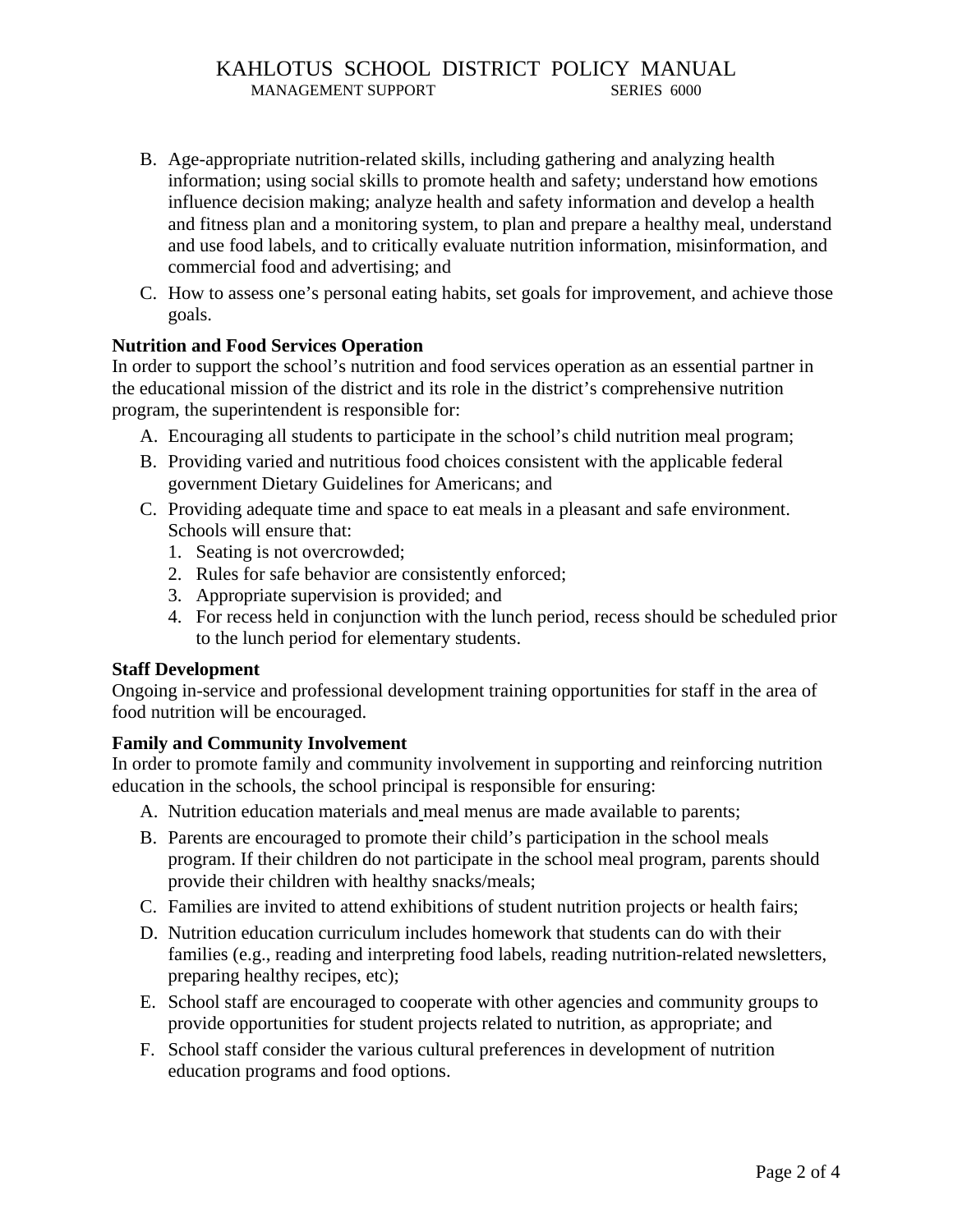# **Physical Education**

#### **Health and Fitness**

It is the district's position that all students have equal and equitable opportunities for physical activity and fitness education in our schools. The superintendent is encouraged to review and consider implementing physical activity and fitness education program improvements. The goals of the district are:

- A. All children, from kindergarten through grade 12, will participate in a daily, quality, standards-based physical activity/fitness education program;
- B. All schools will have certificated physical education teachers providing instruction; and
- C. All schools will have appropriate class sizes, facilities, equipment, and supplies needed to deliver quality physical education consistent with national standards.

Schools will require students in grades one through eight to engage in physical education averaging 100 instructional minutes per week and all high school students will complete two credit(s) of health and fitness.

Access to school sites will be provided through permitting use of facilities to community youth sports groups consistent with the district's facilities use policy, community college and municipal joint use agreements and partnerships with youth organizations so additional opportunities are available for all youth in our communities to participate in quality physical activity, fitness, sports and recreation programs.

Schools should identify safe and active routes to school and promote alternative methods for children to travel to and from school, such as walking and bicycle programs.

Schools will prohibit the use of physical activity and withholding of physical education class and other forms of physical activity as punishment.

## **Family and Community Involvement**

In order to promote family and community involvement in supporting and reinforcing physical education in the schools, the school principal is responsible for ensuring:

- A. Physical education activity ideas are sent home with students;
- B. Parents are encouraged to promote their child's participation in the school's physical education programs and after school activities;
- C. Families are invited to attend and participate in physical education activity programs and health fairs;
- D. Physical education curriculum includes homework that students can do with their families;
- E. School staff consider the various cultural preferences in development of physical education programs; and
- F. School staff are encouraged to cooperate with other agencies and community groups to provide opportunities for students to participate in physical activity programs.

# **Program Evaluation**

## A. **Nutrition:**

In order to evaluate the effectiveness of the school health program in promoting healthy eating and to implement program changes as necessary to increase its effectiveness, the